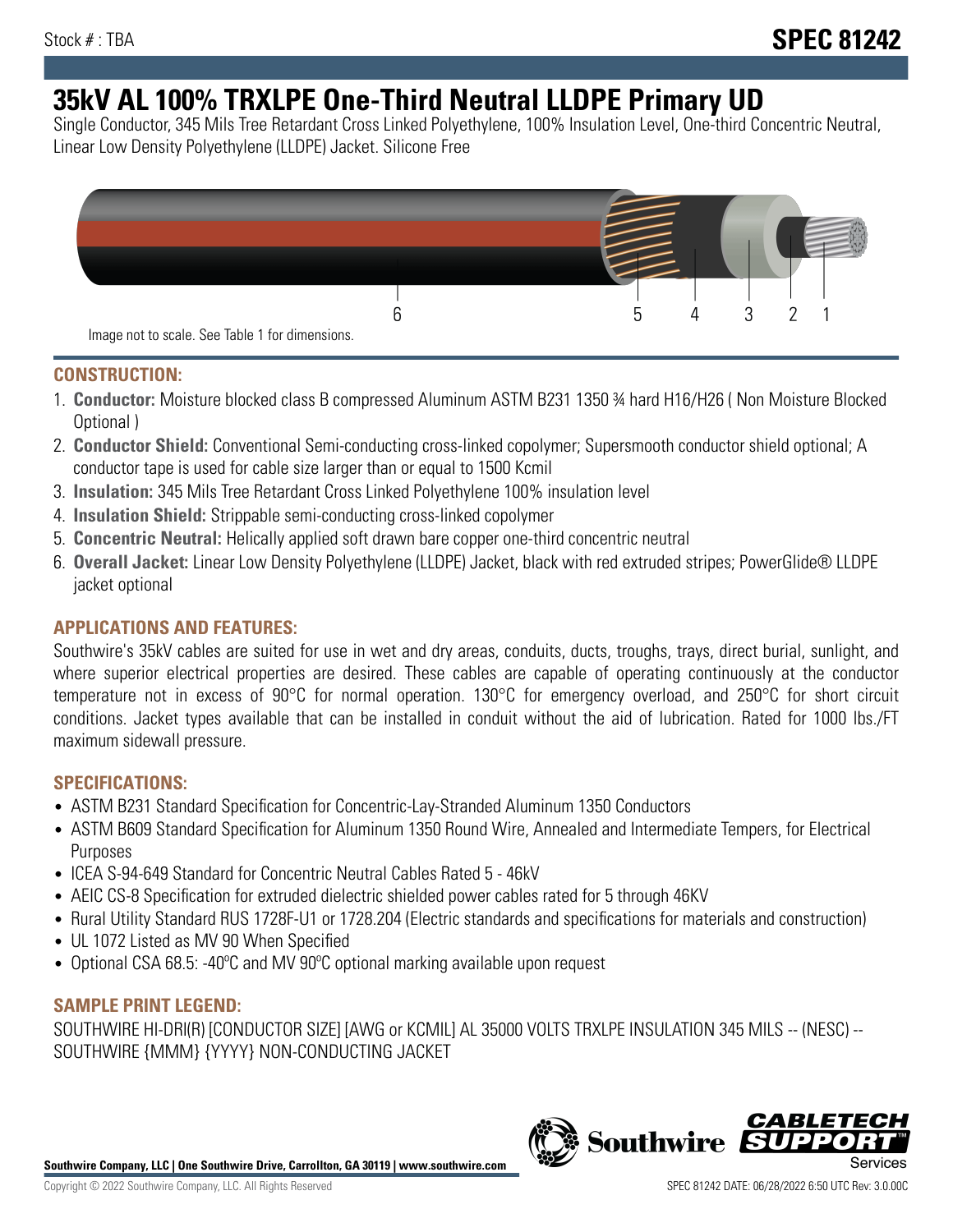# Stock # : TBA **SPEC 81242**

#### **Table 1 – Weights and Measurements**

| Stock<br>Number | Cond<br>Size <sup>'</sup> | <b>Diameter</b><br><b>Over</b><br>Conductor | <b>Diameter</b><br>Over<br>Insulation | Insul.<br><b>Thickness</b> | Diameter<br>Over<br>Insulation<br><b>Shield</b> | Concentric<br><b>Neutral</b> | Neutral DC<br>Resistance<br>$25^{\circ}$ C | Jacket<br><b>Thickness</b> | Approx.<br>OD | Approx.<br>Weight | Min<br><b>Bending</b><br>Radius | Max Pull<br>Tension* |
|-----------------|---------------------------|---------------------------------------------|---------------------------------------|----------------------------|-------------------------------------------------|------------------------------|--------------------------------------------|----------------------------|---------------|-------------------|---------------------------------|----------------------|
|                 | AWG/<br>Kcmil             | inch                                        | inch                                  | mil                        | inch                                            | No. x AWG                    | $\Omega$ /1000ft                           | mil                        | inch          | ID<br>/1000ft     | inch                            | I <sub>b</sub>       |
| TBA             | 1/0<br>(1)                | 0.325                                       | .052                                  | 345                        | .152                                            | 6x14                         | 0.438                                      | 50                         | .380          | 750               |                                 | 634                  |

All dimensions are nominal and subject to normal manufacturing tolerances

◊ Cable marked with this symbol is a standard stock item

\* Pulling tension based on pulling eye directly connected to conductor

! UL listed MV-90 Rated

^ HiDri Plus® - Water Blocking Powder

^^ HiDri Plus® - Water Blocking Powder. All Black Jacket

† 2/3 Concentric Neutral

§ HiDri Plus® - Water Blocking Powder. CSA Listed

### **Table 2 – Electrical and Engineering Data**

| Cond.<br>Size | 'DC.<br>Resistance<br>@25°C | АC<br>Resistance<br>$\varpi$ 90°C | Capacitive<br>Reactance @<br>60Hz | Inductive<br>Reactance<br>@ 60Hz | Charging<br>Current | Dielectric<br>Loss | Zero<br>Sequence<br>Impedance* | Positive<br>Sequence<br>Impedance <sup>®</sup> | Short<br>Circuit<br>Current <sup>@</sup><br>30 Cycle | Allowable<br>Ampacity in<br>Duct 90°C1 | Allowable<br>Ampacity<br>Directly<br>Buried 90°C‡ |
|---------------|-----------------------------|-----------------------------------|-----------------------------------|----------------------------------|---------------------|--------------------|--------------------------------|------------------------------------------------|------------------------------------------------------|----------------------------------------|---------------------------------------------------|
| AWG/<br>Kcmil | $\Omega/1000$ ft            | $\Omega/1000$ ft                  | $M\Omega^*1000$ ft                | $\Omega/1000$ ft                 |                     | A/1000ft W/1000ft  | $\Omega/1000$ ft               | $\Omega$ /1000ft                               | Amp                                                  | Amp                                    | Amp                                               |
| $\frac{1}{0}$ | 0.168                       | 0.211                             | 0.073                             | 0.052                            | 0.278               | .687               | $0.523 + 0.238$ 0.212+ $0.052$ |                                                | 2251.8                                               | 160                                    | 195                                               |

\* Calculations are based on three cables triplexed / concentric shield / Conductor temperature of 90°C / Shield temperature of 45°C / Earth resistivity of 100 ohmsmeter

† Ampacities are based on Figure 7 of ICEA P-117-734 (Single circuit trefoil, 100% load factor, 90°C conductor temperature, earth RHO 90, 36" burial depth)

‡ Ampacities are based on Figure 1 of ICEA P-117-734 (Single circuit trefoil, 100% load factor, 90°C conductor temperature, earth RHO 90, 36" burial depth)

#### **Table 3 – Weights and Measurements (Metric)**

| Stock<br>Number | Cond.<br>Size <sup>1</sup> | <b>Diameter</b><br><b>Over</b><br>Conductor | <b>Diameter</b><br><b>Over</b><br>Insulation | Insul.<br><b>Thickness</b> | <b>Diameter</b><br>Over<br>Insulation<br><b>Shield</b> | Concentric<br><b>Neutral</b> | Neutral DC<br>Resistance<br>$25^{\circ}$ C | Jacket<br><b>Thickness</b> | Approx.<br>OD | Approx.<br>Weight | Min<br>Bending<br>Radius | Max Pull<br>Tension* |
|-----------------|----------------------------|---------------------------------------------|----------------------------------------------|----------------------------|--------------------------------------------------------|------------------------------|--------------------------------------------|----------------------------|---------------|-------------------|--------------------------|----------------------|
|                 | AWG/<br>Kcmil              | mm                                          | mm                                           | mm                         | mm                                                     | No. x AWG                    | $\Omega$ /km                               | mm                         | mm            | ka/km             | mm                       | newton               |
| <b>TBA</b>      | 1/0<br>(1)                 | 8.25                                        | 26.72                                        | 8.76                       | 29.26                                                  | 6x14                         | 1.44                                       | 1.27                       | 35.05         | 116               | 279.40                   | 2821                 |

All dimensions are nominal and subject to normal manufacturing tolerances

◊ Cable marked with this symbol is a standard stock item

\* Pulling tension based on pulling eye directly connected to conductor

! UL listed MV-90 Rated

^ HiDri Plus® - Water Blocking Powder

^^ HiDri Plus® - Water Blocking Powder. All Black Jacket

† 2/3 Concentric Neutral

§ HiDri Plus® - Water Blocking Powder. CSA Listed

## **Table 4 – Electrical and Engineering Data (Metric)**

| 1/0 | 0.5512 | 0.69 | 0.0223 | 0.1706 | 0.912 |  | $\frac{1}{2}$ 5.5348 $\left  0.523 + 0.238 \right  0.212 + 0.052$ | 2251.8 | 160 | 195 |
|-----|--------|------|--------|--------|-------|--|-------------------------------------------------------------------|--------|-----|-----|
|     |        |      |        |        |       |  |                                                                   |        |     |     |

\* Calculations are based on three cables triplexed / concentric shield / Conductor temperature of 90°C / Shield temperature of 45°C / Earth resistivity of 100 ohmsmeter



**Southwire** 

*CABLE* 

DD.